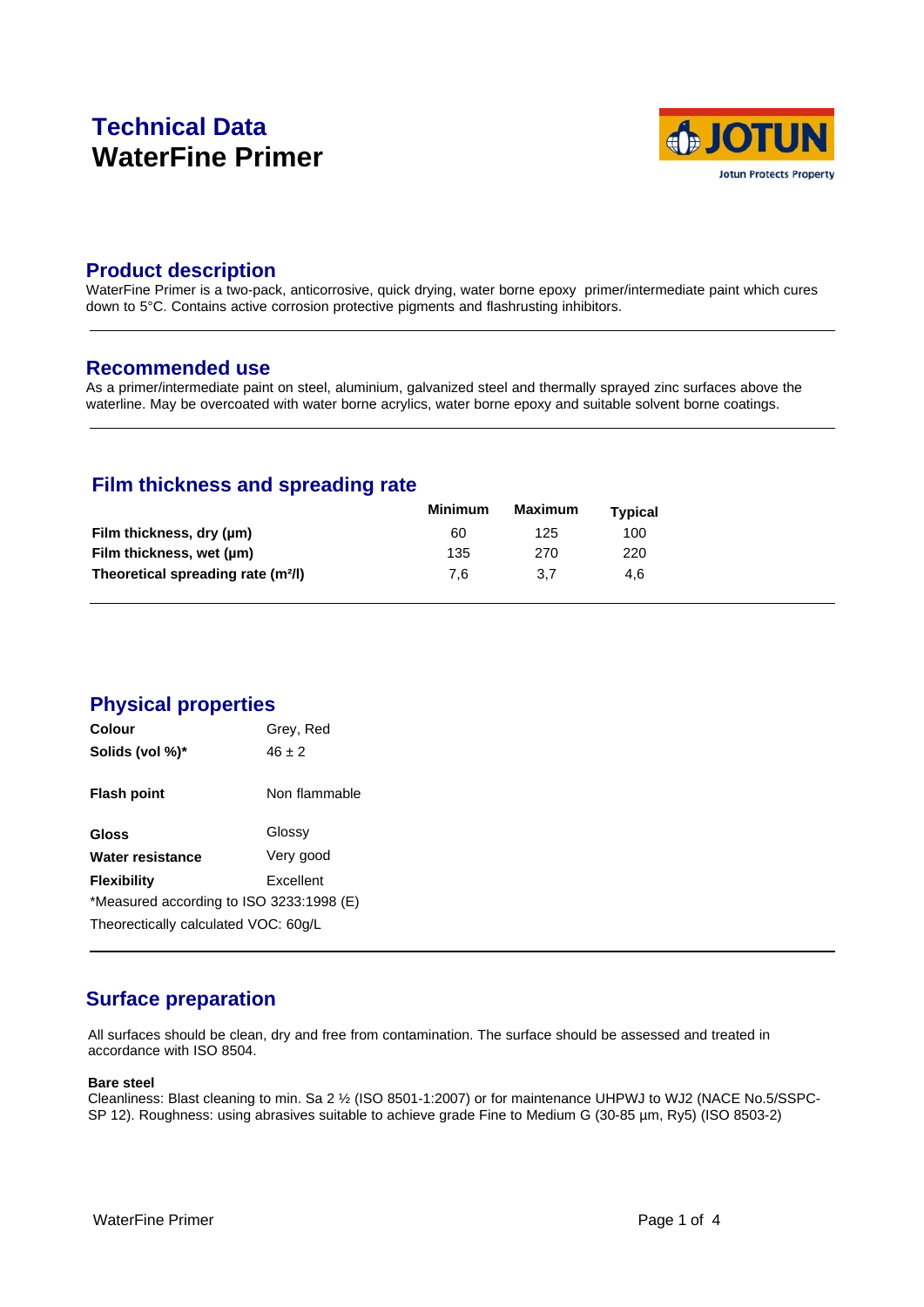#### **Shopprimed steel**

Clean, dry and undamaged approved shopprimer.

#### **Other surfaces**

The coating may be used on other substrates. Please contact your local Jotun office for more information.

### **Condition during application**

The temperature of the substrate should be minimum 5°C and at least 3°C above the dew point of the air, temperature and relative humidity measured in the vicinity of the substrate. Good ventilation is required in confined areas to ensure correct drying.

# **Application methods**

| Spray         | Use airless spray                                                                                                                                                                                                        |
|---------------|--------------------------------------------------------------------------------------------------------------------------------------------------------------------------------------------------------------------------|
| <b>Brush</b>  | Recommended for stripe coating and small areas, care must be taken to achieve the specified dry<br>film thickness.                                                                                                       |
| <b>Roller</b> | May be used for small areas but not recommended for first primer coat, however when using roller<br>application care must be taken to apply sufficient material in order to achieve the specified dry film<br>thickness. |

# **Application data**

| Mixing ratio (volume)      | 1:1.2                                                                                                                                                                                                                                                                                                                                 |
|----------------------------|---------------------------------------------------------------------------------------------------------------------------------------------------------------------------------------------------------------------------------------------------------------------------------------------------------------------------------------|
| <b>Mixing</b>              | 1 part of Comp. A to be thoroughly mixed with 1.2 part of WaterFine Primer, Comp.<br>B. To secure a proper mix. a mechanical stirrer should be used to stir up both the<br>components separately before mixture and during the mixing of the two<br>components thoroughly down to the bottom of the can (mix for at least 5 minutes). |
| Induction time             | 15 minutes.                                                                                                                                                                                                                                                                                                                           |
| Pot life $(23^{\circ}C)$   | 3 hours. NOTE: THE PAINT MUST NOT BE USED AFTER EXCEEDED POT LIFE<br>TIME. USE E.G. AN ALARM CLOCK TO TELL WHEN THE POT LIFE HAS<br>EXCEEDED.                                                                                                                                                                                         |
| <b>Thinner</b>             | Water. Fresh clean water.                                                                                                                                                                                                                                                                                                             |
| <b>Cleaner</b>             | Jotun Thinner No. 17 and Jotun Thinner No. 4                                                                                                                                                                                                                                                                                          |
| Guiding data airless spray |                                                                                                                                                                                                                                                                                                                                       |
| Pressure at nozzle         | 15 MPa (150 kp/cm <sup>2</sup> 2100 psi)                                                                                                                                                                                                                                                                                              |
| Nozzle tip                 | $0.38 - 0.53$ mm $(0.017 - 0.023)$                                                                                                                                                                                                                                                                                                    |
| <b>Spray angle</b>         | $40-80^\circ$                                                                                                                                                                                                                                                                                                                         |
| Filter                     | Make certain that the filters are perfectly clean.                                                                                                                                                                                                                                                                                    |
| <b>Note</b>                | In order to secure a proper mixing, it is recommended that the temperature of the<br>two components is approximately 20°C when mixing.                                                                                                                                                                                                |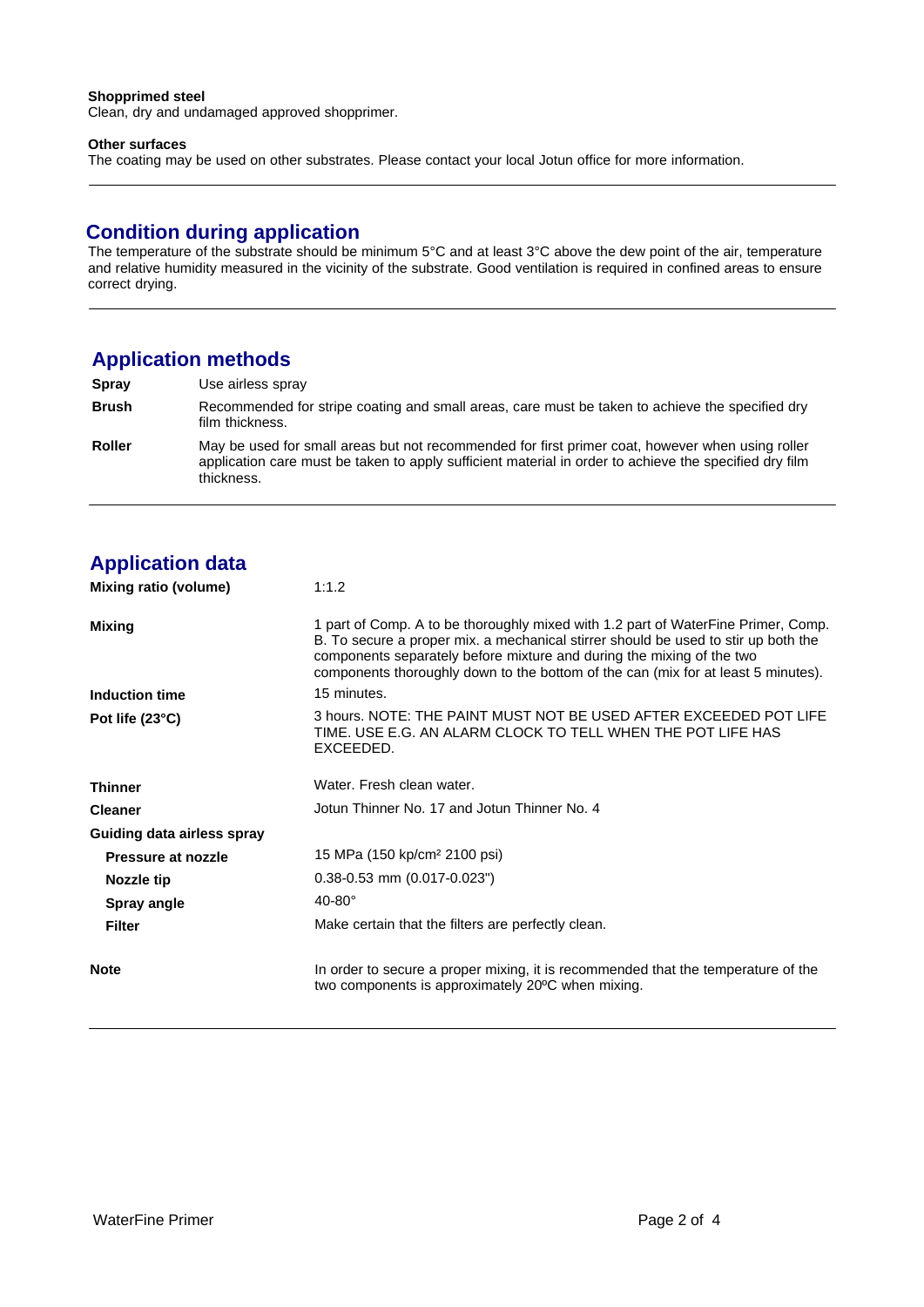# **Drying time**

Drying times are generally related to air circulation, temperature, film thickness and number of coats, and will be affected correspondingly. The figures given in the table are typical with:

Good ventilation (Outdoor exposure or free circulation of air)

- Typical film thickness
- One coat on top of inert substrate
- \* Relative humidity 70%.

| Substrate temperature  | $5^{\circ}$ C | $10^{\circ}$ C | $23^{\circ}$ C | $40^{\circ}$ C |
|------------------------|---------------|----------------|----------------|----------------|
| Surface dry            | 60 min        | 60 min         | 45 min         | 45 min         |
| Through dry            | 5 d           | 2 d            | 1 d            | 1 d            |
| Cured                  | 20d           | 14 d           | 7 d            | 5 d            |
| Dry to recoat, minimum | 24 h          | 10 h           | 1.5h           | 1.5h           |

**Dry to handle :**  $5^{\circ}C = 6$  hours,  $10^{\circ}C = 2$  hours,  $23^{\circ}C = 2$  hours,  $35^{\circ}C = 1$  hour.

The given data must be considered as guidelines only. The actual drying time/times before recoating may be shorter or longer, depending on film thickness, ventilation, humidity, underlying paint system, requirement for early handling and mechanical strength etc. A complete system can be described on a system sheet, where all parameters and special conditions could be included.

# **Typical paint system**

| Corrosivity category C4 (ISO 12944):                            |                      |                      |  |  |
|-----------------------------------------------------------------|----------------------|----------------------|--|--|
| <b>WaterFine Primer</b>                                         | $2 \times 100 \mu m$ | (Dry Film Thickness) |  |  |
| <b>WaterFine Topcoat</b>                                        | $1 \times 50 \mu m$  | (Dry Film Thickness) |  |  |
| Corrosivity category C5-I (ISO 12944), (System 1, NORSOK M-501) |                      |                      |  |  |
| <b>WaterFine Barrier</b>                                        | $1 \times 50 \mu m$  | (Dry Film Thickness) |  |  |
| <b>WaterFine Primer</b>                                         | $1 x 120 \mu m$      | (Dry Film Thickness) |  |  |
| WaterFine Topcoat                                               | $1 \times 80 \mu m$  | (Dry Film Thickness) |  |  |
| Other systems may be specified, depending on area of use        |                      |                      |  |  |

# **Procedure for preparation and cleaning of application equipment**

To avoid solvent contamination of the water borne paint the spraying equipment has to be conditioned before use. All equipment containing solvents in the pump, hoses and gun have to be thoroughly cleaned according to the following instructions.

If the application equipment is made in stainless steel, designed for and only used for application of water borne coatings this preparation and cleaning procedure is not needed.

#### Before spraying:

Circulate Jotun Thinner No. 17 through the equipment and hoses. Then Jotun Thinner No. 4 before fresh clean water.

#### After spraying:

Clean the equipment and hoses with water and detergent (Kraftvask), then circulate Jotun Thinner No. 4 and finally Jotun Thinner No. 17.